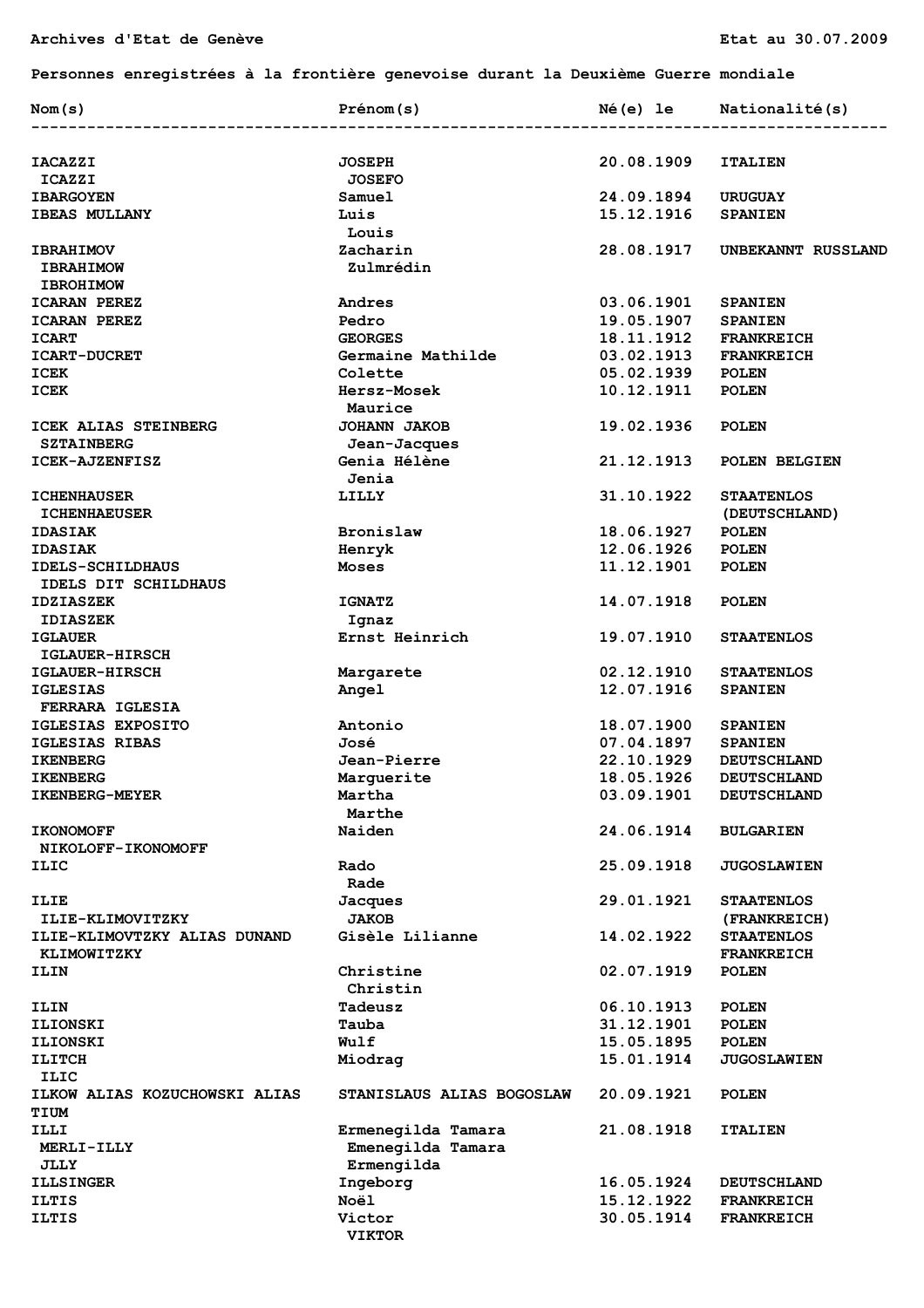| <b>IMBACH</b>                 | Antoine                     | 03.06.1920               | <b>FRANKREICH</b> |
|-------------------------------|-----------------------------|--------------------------|-------------------|
| <b>IMBACH</b>                 | Gabriele                    | 22.07.1938               | <b>SCHWEIZ</b>    |
| <b>IMBACH</b>                 | Sabine                      | 01.01.1943               | <b>SCHWEIZ</b>    |
| IMBACH-PLANQUE                | Erika                       | 16.09.1904               | <b>SCHWEIZ</b>    |
| <b>IMBERMANN</b>              | Abraham                     | 19.04.1903               | <b>POLEN</b>      |
| <b>IMBERMANN</b>              | Leo                         | 04.02.1935               | <b>POLEN</b>      |
|                               | Léon                        |                          |                   |
| <b>IMBERMANN-SCHOTTENFELD</b> | Chaja                       | 04.12.1912               | <b>POLEN</b>      |
| <b>IMBERMANN-LASER</b>        |                             |                          |                   |
| <b>IMBERT</b>                 | Philippe                    | 02.02.1915               | <b>FRANKREICH</b> |
| <b>IMESCH</b>                 | <b>HENRI</b>                | 17.10.1902               | <b>SCHWEIZ</b>    |
| <b>IMFELD</b>                 | Franz                       | 01.01.1925               | <b>SCHWEIZ</b>    |
| <b>IMFELD</b>                 | Fridolin                    | 01.01.1880               | <b>SCHWEIZ</b>    |
| <b>IMHAUS</b>                 | Georges-Jean                | 10.03.1924               | <b>FRANKREICH</b> |
| <b>IMHOF</b>                  | François                    | 09.05.1917               | <b>SCHWEIZ</b>    |
| <b>IMPERIALY</b>              | René                        | 24.03.1922               | <b>FRANKREICH</b> |
| <b>INAUEN</b>                 | Ingeborg                    | 01.01.1923               | <b>SCHWEIZ</b>    |
| <b>INAUEN</b>                 | Kurt                        | 01.01.1918               | <b>SCHWEIZ</b>    |
| <b>INCZEDY</b>                | Adam                        | 05.01.1940               | <b>UNGARN</b>     |
| <b>INCZEDY</b>                | Pierre                      | 17.12.1941               | <b>UNGARN</b>     |
|                               | Peter                       |                          |                   |
|                               | Marie                       | 04.06.1919               | <b>UNGARN</b>     |
| <b>INCZEDY-BCOTHY</b>         |                             |                          |                   |
| <b>INEZEDI-BEOETHY</b>        | Tibor                       |                          |                   |
| INCZEDY-GOMBOS                |                             | 12.04.1913<br>29.06.1920 | <b>UNGARN</b>     |
| <b>INDIKTOR</b>               | René                        |                          | <b>FRANKREICH</b> |
| <b>INDEKTOR</b>               |                             |                          |                   |
| <b>INDYK</b>                  | Alfred                      | 13.07.1931               | <b>POLEN</b>      |
| <b>INDYK</b>                  | Pinkas                      | 09.10.1902               | <b>POLEN</b>      |
|                               | Pinkus                      |                          |                   |
| <b>INDYK-BLAUSTEIN</b>        | Mirjam                      | 14.02.1909               | <b>POLEN</b>      |
|                               | Mirjem                      |                          |                   |
| <b>INFANTES DIAZ</b>          | José                        | 06.03.1912               | <b>SPANIEN</b>    |
| <b>INFANTE DIAZ</b>           |                             |                          |                   |
| <b>INFELD</b>                 | Chaim-Salomon               | 06.07.1905               | <b>POLEN</b>      |
|                               | Salomon-Chaim               |                          |                   |
| <b>INFELD</b>                 | Hirsch                      | 30.09.1944               | <b>POLEN</b>      |
| <b>INFELD</b>                 | Liliane                     | 01.09.1938               | <b>POLEN</b>      |
|                               | Lilianne                    |                          |                   |
| <b>INFELD-LASSER</b>          | Régine                      | 21.09.1914               | <b>POLEN</b>      |
| <b>INGBER</b>                 | Arthur                      | 08.06.1903               | <b>BELGIEN</b>    |
| <b>INGBER</b>                 | Georges                     | 13.05.1941               | <b>BELGIEN</b>    |
| <b>INGBER</b>                 | Raymond                     | 01.09.1935               | <b>BELGIEN</b>    |
| <b>INGBER-ASSA</b>            | Stella Esther               | 25.07.1911               | <b>BELGIEN</b>    |
| <b>INGLES</b>                 | Antoine                     | 07.02.1911               | <b>FRANKREICH</b> |
| <b>INGOLD</b>                 | Agate                       | 01.12.1894               | <b>SCHWEIZ</b>    |
| <b>INGOLD</b>                 | Ernst                       | 01.12.1895               | <b>SCHWEIZ</b>    |
| <b>INGOLD</b>                 | Ernst                       | 09.08.1925               | <b>SCHWEIZ</b>    |
| <b>INGOLD</b>                 | <b>GERHARD</b>              | 22.09.1922               | <b>FRANKREICH</b> |
| <b>INGOLD</b>                 | Klara                       | 09.12.1918               | <b>SCHWEIZ</b>    |
| INIGUEZ INIGUEZ               | Emilio                      | 24.11.1918               | <b>SPANIEN</b>    |
| <b>INNOCENTI</b>              | Marcel                      | 03.09.1930               | <b>ITALIEN</b>    |
| <b>INOCENTE</b>               | Alfred                      | 11.02.1923               | <b>FRANKREICH</b> |
| <b>INSLER</b>                 | Abraham                     | 24.11.1902               | <b>POLEN</b>      |
| <b>INSLER</b>                 | Berthold                    | 09.02.1934               | <b>POLEN</b>      |
|                               | Bertold<br><b>BERCHTOLD</b> |                          |                   |
| <b>INSLER</b>                 | Edith                       | 07.06.1938               | <b>POLEN</b>      |
| <b>INSLER-NERWIN</b>          | Jeannette                   | 04.11.1907               | POLEN (RUMANIEN)  |
| <b>INSLER-NERWAN</b>          |                             |                          |                   |
| <b>NERVIN</b>                 |                             |                          |                   |
| <b>INSUA VALADO</b>           | José                        | 21.11.1916               | <b>SPANIEN</b>    |
|                               |                             |                          |                   |
| INSUA BALADO                  |                             |                          |                   |
| <b>INSUA-MORENO</b>           | Maria                       | 08.01.1904               | <b>SPANIEN</b>    |
| MORENO SERRANO                |                             |                          |                   |
| MORENO BALADO                 |                             |                          |                   |
| <b>INTIERI</b>                | Maria Christina             | 23.01.1916               | <b>ITALIEN</b>    |
| <b>JUSTIERI</b>               | Maria-Cristina              |                          |                   |
| GIOANOLA-INTIERI              |                             |                          |                   |
| <b>INTROPIDO</b>              | Armando                     | 29.04.1916               | <b>ITALIEN</b>    |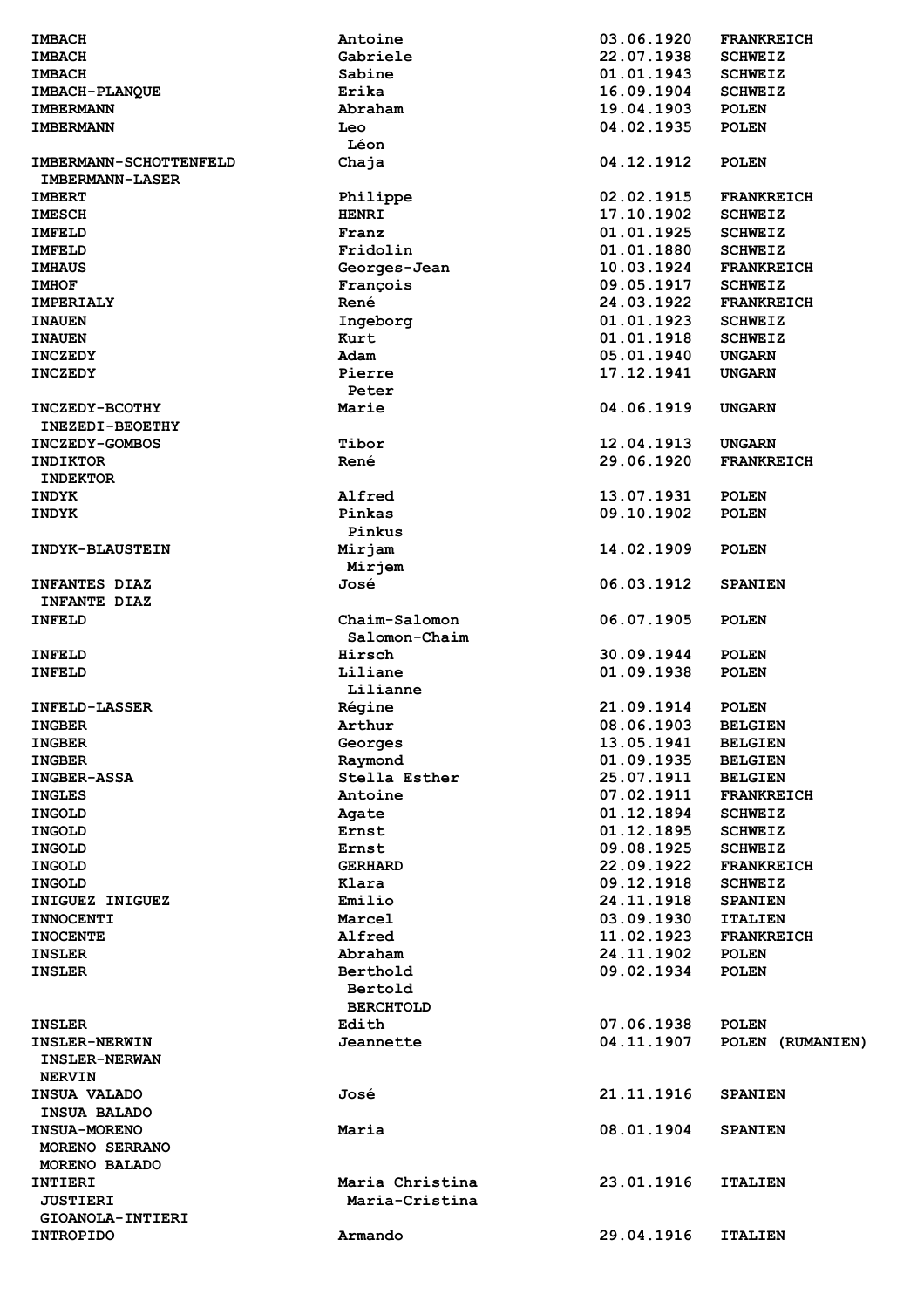| <b>INTROZZI</b>     | Giuseppe<br>Joseph<br>Aristide | 18.07.1917 | <b>ITALIEN</b>                 |
|---------------------|--------------------------------|------------|--------------------------------|
| <b>IORDANOU</b>     | Panayotis                      | 01.01.1917 | <b>GRIECHENLAND</b>            |
|                     |                                | 08.01.1911 |                                |
| <b>IROM</b>         | Mailech<br>Mielech             |            | <b>POLEN</b>                   |
| <b>IROM</b>         | Majer                          | 08.03.1907 | <b>POLEN</b>                   |
| <b>ISAAC</b>        | Arthur Daniel                  | 09.04.1932 | <b>NIEDERLANDE</b>             |
| <b>ISAAC</b>        | Benjamin Henri                 | 10.05.1945 | <b>NIEDERLANDE</b>             |
| <b>ISAAC</b>        | Charles                        | 07.06.1877 | <b>FRANKREICH ELSASS</b>       |
|                     | Karl                           |            |                                |
| <b>ISAAC</b>        | Edwin                          | 21.06.1919 | <b>FRANKREICH</b>              |
| <b>ISAAC</b>        | Maurice                        | 23.06.1926 | <b>SCHWEIZ</b>                 |
| <b>ISAAC</b>        | Siegbert                       | 05.01.1909 | <b>FRANKREICH SAAR</b>         |
| <b>ISAAC</b>        | Siegfried                      | 08.07.1900 | <b>NIEDERLANDE</b>             |
|                     |                                |            |                                |
| ISAAC-BLOCH         | Selma                          | 28.12.1908 | <b>FRANKREICH</b>              |
| ISAAC-EDERSHEIM     | Elisa Hermina                  | 27.09.1903 | <b>NIEDERLANDE</b>             |
| <b>ISAACK</b>       | Mylan                          | 26.05.1937 | STAATENLOS ITALIEN             |
| <b>MILANO</b>       | Nano-Jean                      |            |                                |
| <b>ISABEL</b>       | Ernest-Ferdinand-Richard       | 12.04.1928 | <b>SCHWEIZ FRANKREICH</b>      |
| <b>ISABELLA</b>     | <b>BERNARD</b>                 | 25.09.1941 | <b>FRANKREICH</b>              |
|                     |                                |            |                                |
| <b>ISABELLA</b>     | <b>BRUNO</b>                   | 14.11.1935 | <b>FRANKREICH</b>              |
| <b>ISABELLA</b>     | <b>CHRISTIANNE</b>             | 14.05.1943 | <b>FRANKREICH</b>              |
| <b>ISABELLA</b>     | <b>GERALD</b>                  | 30.09.1943 | <b>FRANKREICH</b>              |
| <b>ISABELLA</b>     | Marcel Simon                   | 26.11.1921 | <b>FRANKREICH</b>              |
| <b>ISABELLA</b>     | MARYSE EMILIE                  | 14.01.1935 | <b>FRANKREICH</b>              |
| ISABELLA-GENTON     |                                | 03.08.1926 |                                |
|                     | GILBERTE FERNANDE              |            | <b>FRANKREICH</b><br>(SCHWEIZ) |
| ISABELLA-LAFFRANCHI | Ilda Jeanne                    | 27.08.1908 | <b>FRANKREICH</b>              |
| <b>ISABEZ</b>       | Bernard                        | 09.04.1928 | <b>FRANKREICH</b>              |
| <b>ISABEY</b>       |                                |            |                                |
| <b>ISAKOW</b>       | Marek                          | 26.03.1928 | <b>POLEN</b>                   |
| <b>ISBACH</b>       | <b>BERNHARD</b>                | 01.01.1914 | <b>DEUTSCHLAND</b>             |
|                     |                                |            |                                |
|                     | Bernd                          |            |                                |
| <b>ISCHER</b>       | Alice                          | 31.01.1917 | <b>SCHWEIZ</b>                 |
| <b>ISCHER</b>       | Robert                         | 16.09.1908 | <b>SCHWEIZ</b>                 |
| <b>ISCHLER</b>      | Pawel                          | 29.06.1914 | <b>POLEN</b>                   |
|                     | Paul                           |            |                                |
| <b>ISCHWALL</b>     | Anne                           | 01.09.1930 | <b>FRANKREICH</b>              |
| ISCH-WALL           | Anne-Pauline                   |            |                                |
|                     |                                |            |                                |
| <b>ISELER</b>       | Robert                         | 10.07.1919 | <b>FRANKREICH</b>              |
| <b>ISELI</b>        | <b>CLAUDE</b>                  | 13.11.1925 | <b>SCHWEIZ FRANKREICH</b>      |
| <b>ISELIN</b>       | <b>HENRI</b>                   | 25.09.1914 | <b>FRANKREICH</b>              |
|                     | <b>HEINRICH</b>                |            |                                |
| <b>ISELIN</b>       | Michel                         | 06.02.1920 | <b>SCHWEIZ FRANKREICH</b>      |
|                     |                                |            |                                |
|                     | Rodolphe-Jacques-Michel        |            |                                |
| <b>ISENBERG</b>     | Friedrich                      | 10.01.1937 | <b>STAATENLOS</b>              |
|                     | Fritz                          |            |                                |
| <b>ISENEGGER</b>    | Lina                           | 01.01.1911 | <b>SCHWEIZ</b>                 |
| <b>ISENEGGER</b>    | Sonja                          | 01.01.1933 | <b>SCHWEIZ</b>                 |
| <b>ISENRING</b>     | Herbert                        | 21.08.1926 | <b>SCHWEIZ</b>                 |
| <b>ISENSCHMID</b>   | Otto                           | 24.06.1897 | <b>SCHWEIZ</b>                 |
|                     |                                |            |                                |
| <b>ISGOUR</b>       | ISRAEL ISIA                    | 21.08.1913 | <b>STAATENLOS</b>              |
|                     |                                |            | (RUSSLAND)                     |
| <b>ISGOUR</b>       | <b>LOUBOV</b>                  | 25.05.1890 | <b>STAATENLOS</b>              |
| <b>ISIDOR</b>       | CLAUDE ELISABETH               | 23.06.1941 | <b>FRANKREICH</b>              |
| <b>ISIDORE</b>      |                                |            |                                |
| <b>ISIDOR</b>       | <b>JACQUES</b>                 | 25.11.1907 | <b>FRANKREICH</b>              |
|                     |                                |            |                                |
| <b>ISIDORE</b>      |                                |            |                                |
| <b>ISIDOR</b>       | Jacques<br><b>JAKOB</b>        | 04.09.1923 | <b>FRANKREICH</b>              |
| <b>ISIDOR-LEVY</b>  | <b>COLETTE</b>                 | 18.08.1917 | <b>FRANKREICH</b>              |
| <b>ISIDORE</b>      |                                |            |                                |
| <b>ISKRA</b>        | Albino                         | 11.04.1905 |                                |
|                     |                                |            | <b>ITALIEN</b>                 |
| <b>ISGRA</b>        |                                |            |                                |
| <b>ISNARD</b>       | Marcel                         | 01.01.1916 | <b>FRANKREICH</b>              |
| <b>ISRAEL</b>       | Abraham Hirsch                 | 27.08.1909 | STAATENLOS (POLEN)             |
| ISRAEL-LANGER       |                                |            |                                |
| <b>ISRAEL</b>       | BENOIT SIMON                   | 08.06.1890 | <b>FRANKREICH</b>              |